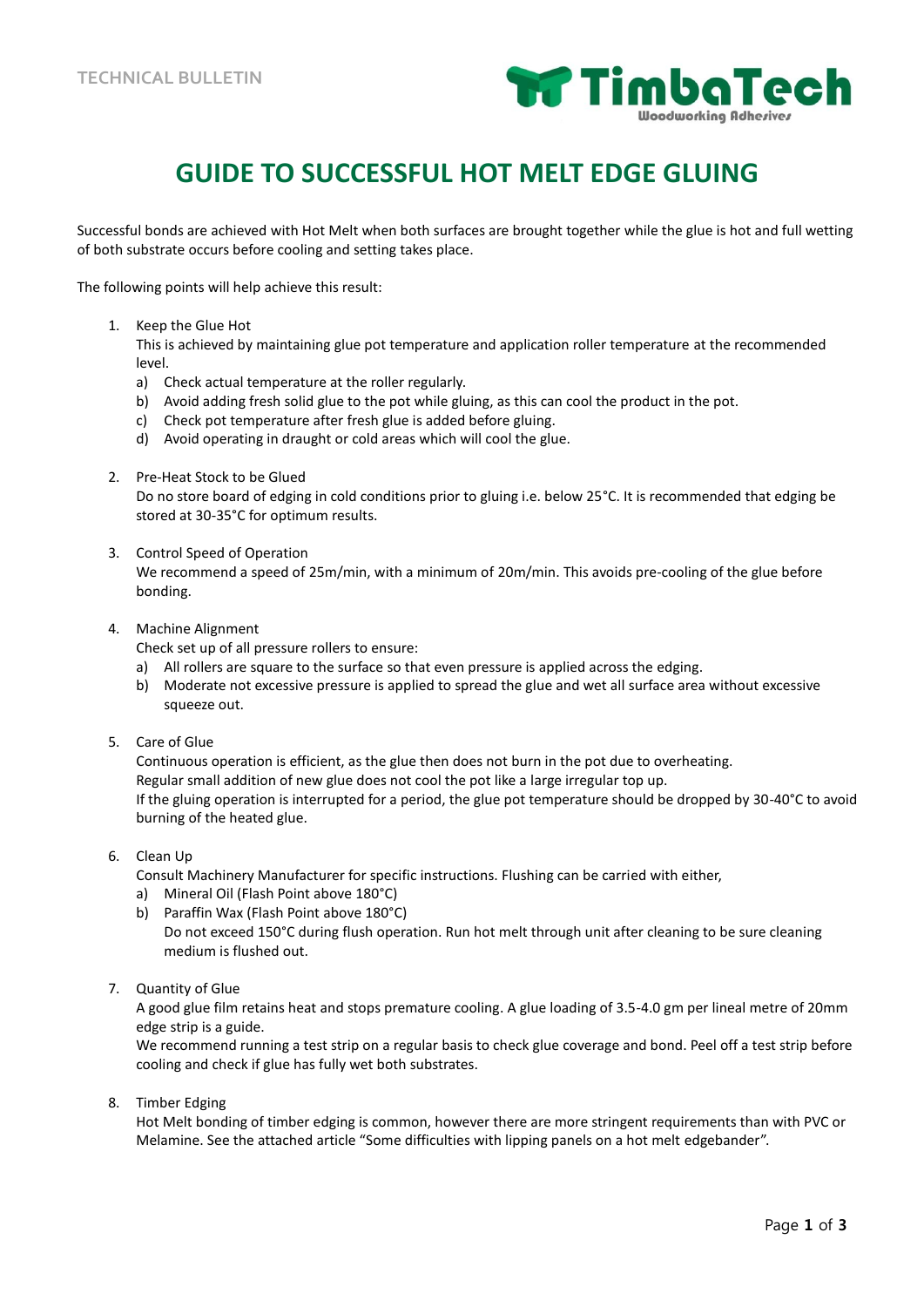

# **GUIDE TO SUCCESSFUL HOT MELT EDGE GLUING HOT MELT TROUBLE SHOOTING**

#### **General Considerations**

In any adhesive application, it is essential that proper wetting of the substrates occur. It is therefore necessary to be aware of the conditions that favour good setting.

Best wet-out occurs on the substrate that the adhesive is applied to. Hot melts often set so fast that the wet out of the second substrate becomes a problem. Therefore, the adhesive should be applied to the substrate that is the more difficult of the two to bond.

Higher application temperatures improve wet-out because the resulting lower viscosities make for better penetration, and the extra heat that is available helps burn through coatings and ensures that the adhesive is still fluid when the second substrate is applied. However, increased temperatures also result in quicker degradation and a slower speed of set of hot melts.

A large volume of hot melt applied to a substrate will give better wetting than a small volume because it retains its heat for a longer period of time. However, this also results in a slower rate of set and poorer mileage.

A hot melt applied in the form of a bead retains its heat longer than a flat ribbon (wiped on seam) or dots of the same quantity. A single large bead of hot melt retains its heat longer than several small beads of the same volume. For maximum wet out, a single bead of a given quantity of hot melt is best. However, this is also the condition under which the hot melt has the slowest speed of set.

Heavy compression squeezes out a hot melt bead to a wider and thinner film with a resulting drop in temperature. Poor wet-out may thus result, especially of the second substrate. Moderate and steady compression is best for optimum wetting. Again, this is also the condition under which the hot melt has the slowest speed of set.

Minimum time for closure gives the most favourable condition for maximum wet-out. Operations where the second substrate is mated immediately after glue application and maximum production speeds create this favourable condition.

#### **Variables that can be manipulated in a Field Run**

Variable A-Application Temperature (nozzle, head, wheel temperature) Increase in application temperature:

- 1. Decreases application viscosity 4. Decreases speed of set
- 2. Increases open time of hot melt 5. Decreases tendency to string
- 

Decrease in application temperature does the opposite.

Variable B Pot Temperature

- Increase in pot temperature:
	- 1. Decreases viscosity of glue in reservoir 3. Facilities pumping (reservoir pump)
	-

Decrease in pot temperature does the opposite.

- 
- 
- 3. Improves wetting 6. Increases thermal degradation
	-
- 2. Speeds up melt down the same control of the set of the set of the set of the set of the set of the set of the set of the set of the set of the set of the set of the set of the set of the set of the set of the set of the